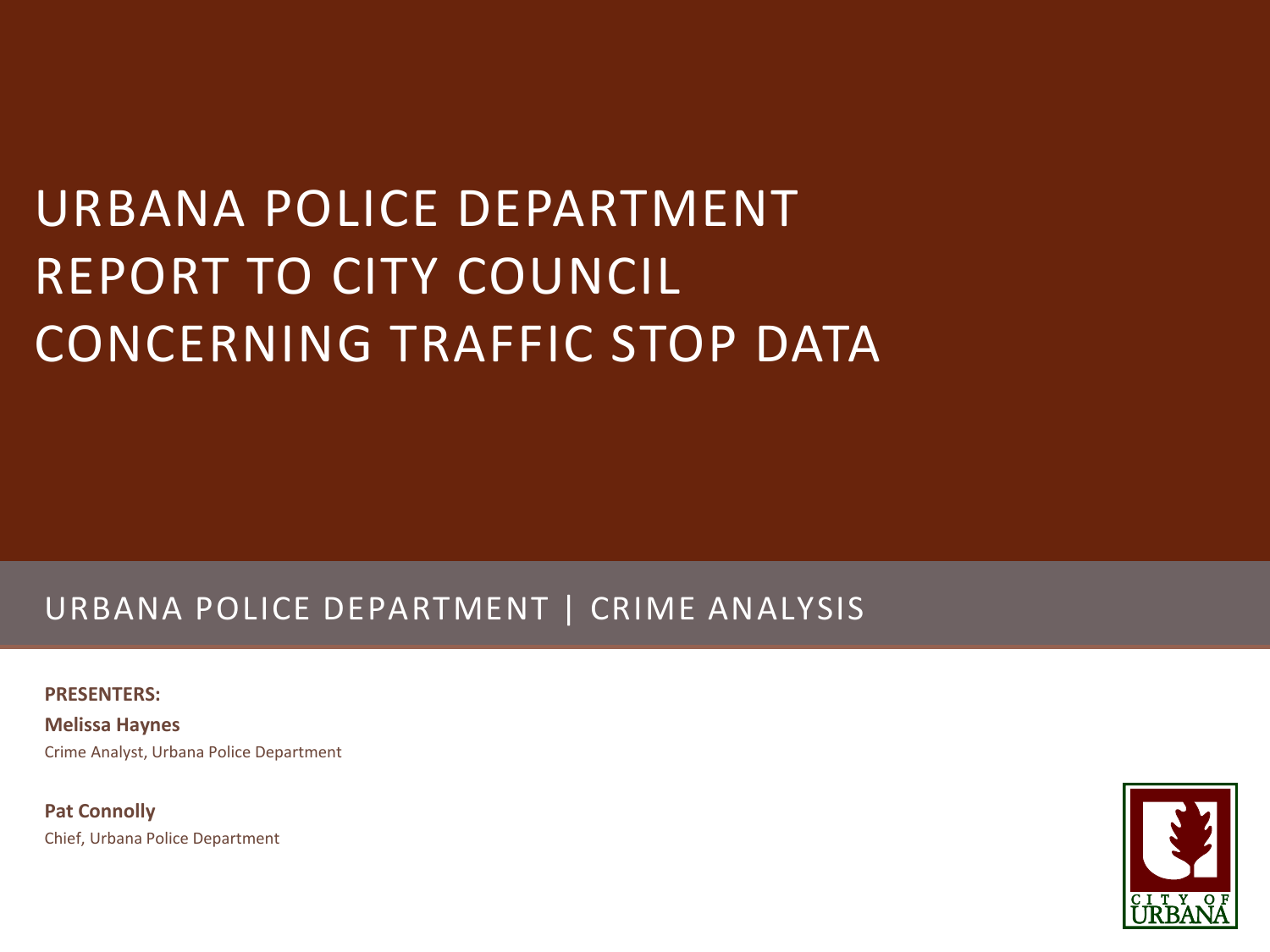2

#### **Traffic Stop Data | Overview**

This presentation covers information from traffic stops conducted by the Urbana Police Department from January 1, 2004 to September 30, 2016:

- All traffic stops
- Benchmarks
- Officers' decisions to stop
- Outcomes of traffic stops
- Individuals stopped multiple times
- Searches conducted during traffic stops

All information presented is included in the report.

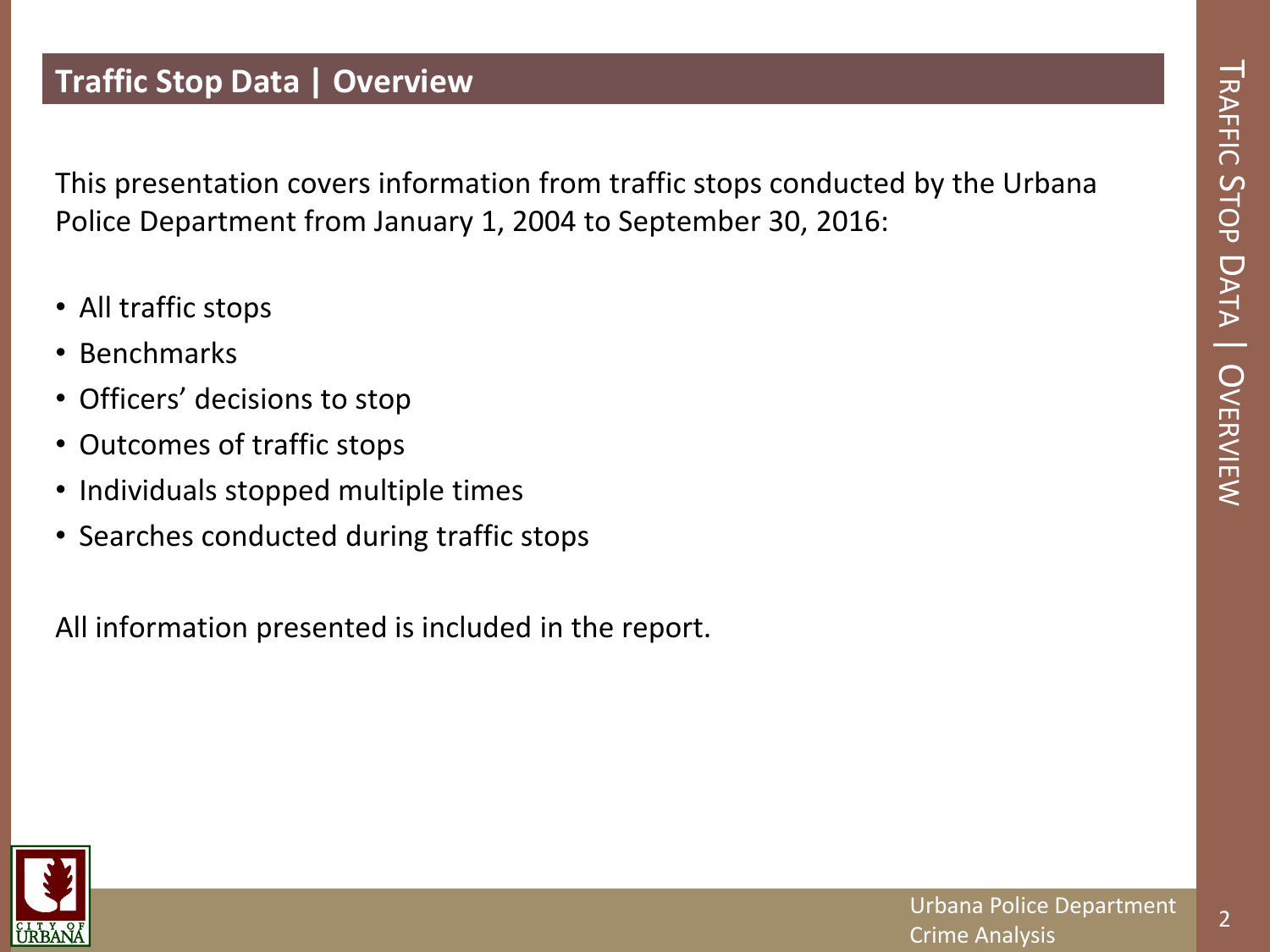### **Traffic Stops by Year**



#### **Traffic Stops by Race and Year**



#### **Recommendations for Tracking**

• Continue to compile number of traffic stops and races of drivers by year to monitor substantial changes

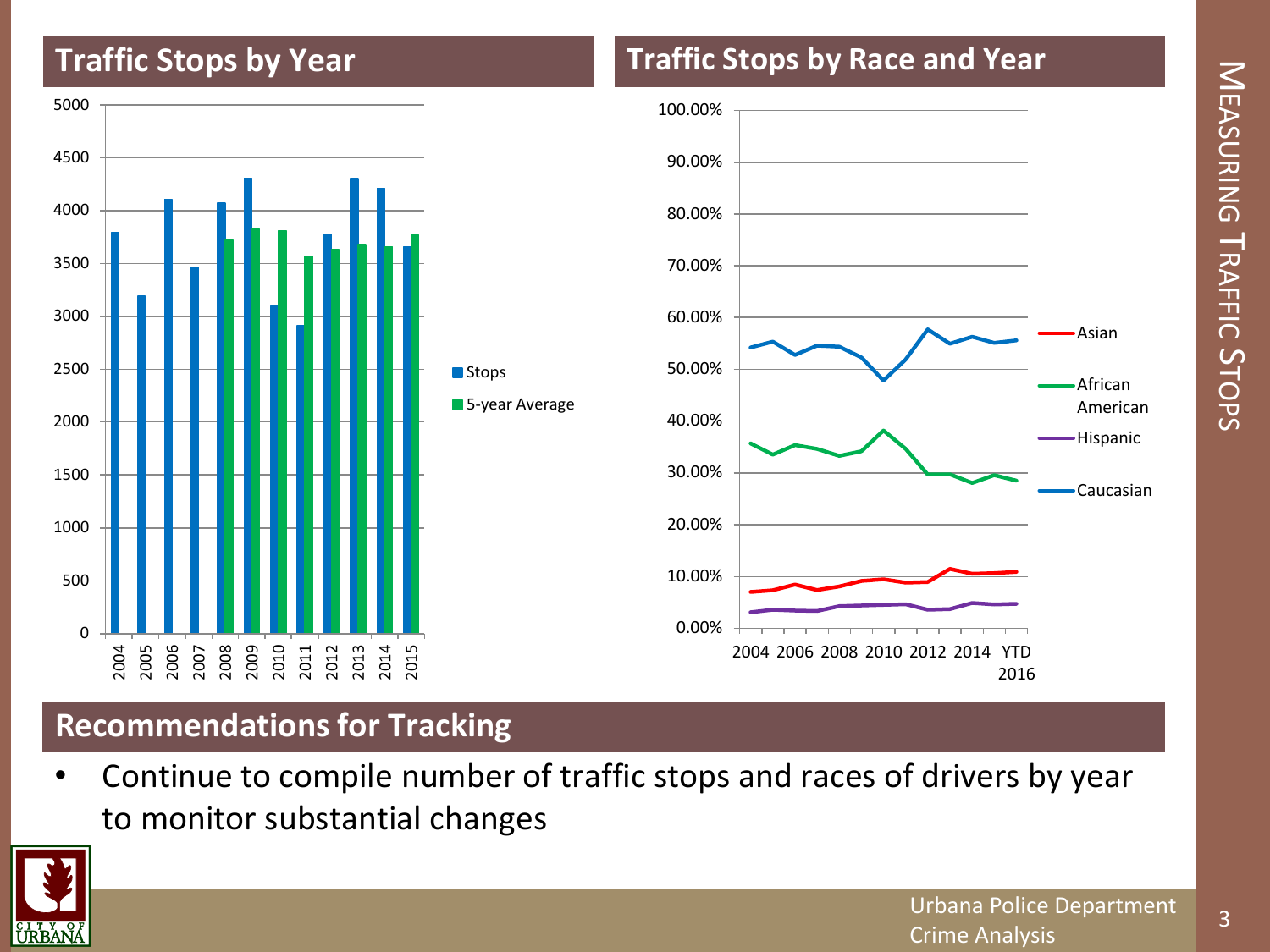# $\bf \overline{\bf \omega}$ ENCHMARKS م<br>D ISPARITY フロ ATIOS

## **Driving Population Benchmarks Yearly Disparity Ratios (Accidents)**





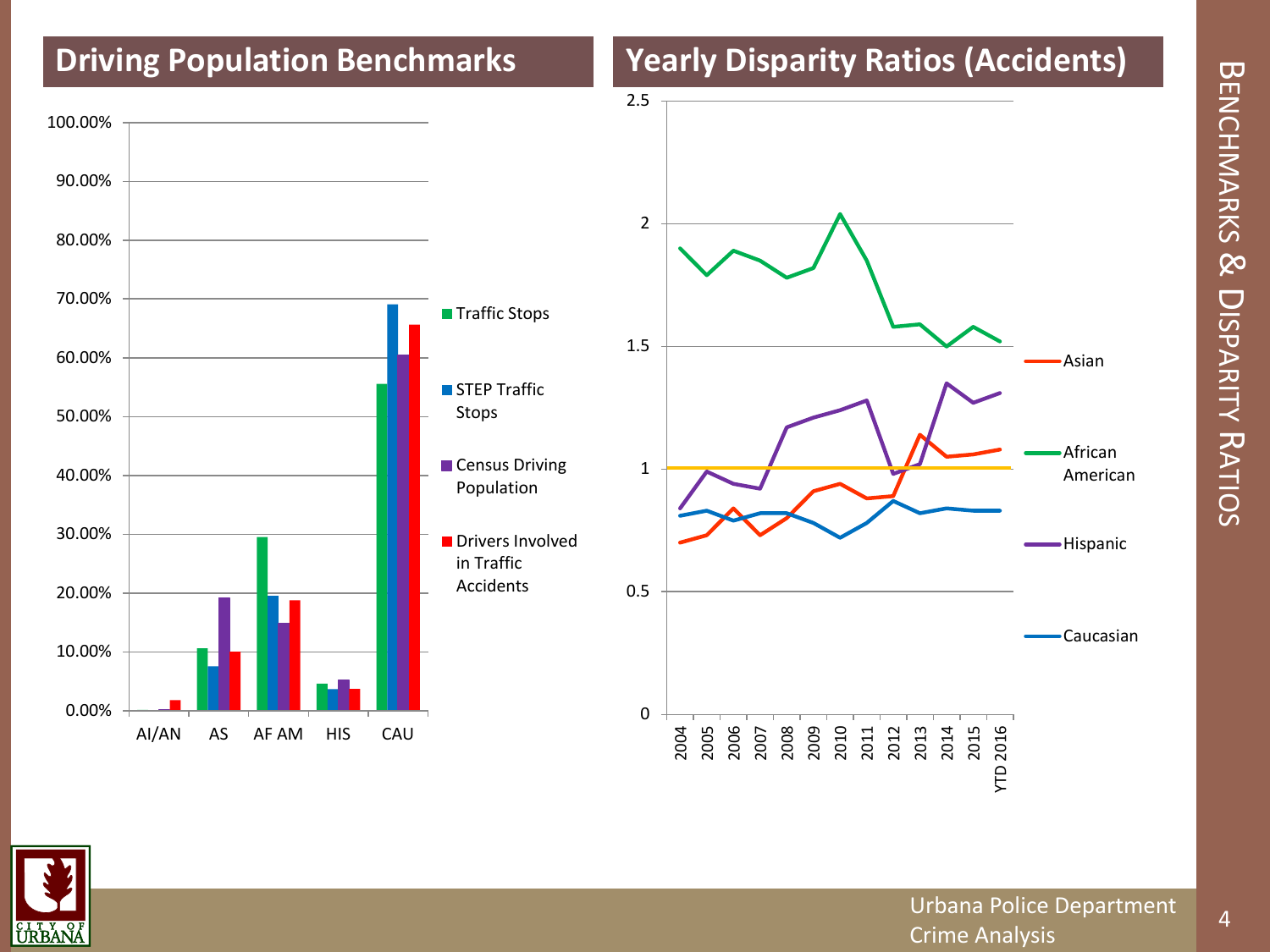### **Urbana Police-Citizen Contacts| 2015 Disparity Ratios**

|                                    | "Arrestee"* | <b>Listed</b><br>Offender* | <b>Listed</b><br><b>Victim</b> | Witness* | <b>Reporting</b><br>Person* | <b>Field</b><br>Interviewee* |
|------------------------------------|-------------|----------------------------|--------------------------------|----------|-----------------------------|------------------------------|
| Asian                              | 0.41        | 0.30                       | 0.34                           | 0.09     | 0.13                        | 0.23                         |
| <b>African</b><br><b>American</b>  | 2.47        | 3.18                       | 2.61                           | 2.17     | 1.45                        | 2.69                         |
| <b>Hispanic</b>                    | 0.92        | 0.48                       | 0.56                           | 1.20     | 1.49                        | 0.67                         |
| <b>Native</b><br><b>American</b>   | 0.00        | 0.01                       | 0.00                           | 0.00     | 0.00                        | 0.00                         |
| <b>Caucasian</b>                   | 0.79        | 0.65                       | 0.79                           | 0.90     | 1.09                        | 0.79                         |
| <b>% Urbana</b><br><b>Resident</b> | 48.72%      | 51.61%                     | 76.82%                         | 57.82%   | 55.19%                      | Too many<br>missing          |

\*Interpret with caution, as the benchmark is the Census and about half of the individuals in these categories are Urbana residents.

### **Recommendations for Tracking**

- Continue to track traffic stop disparity using accident benchmark
- Spatial analysis
- Disparity on all police contacts:
	- Remove drivers stopped from traffic stops from analysis
	- Additional analysis on field interviews/pedestrian stops



5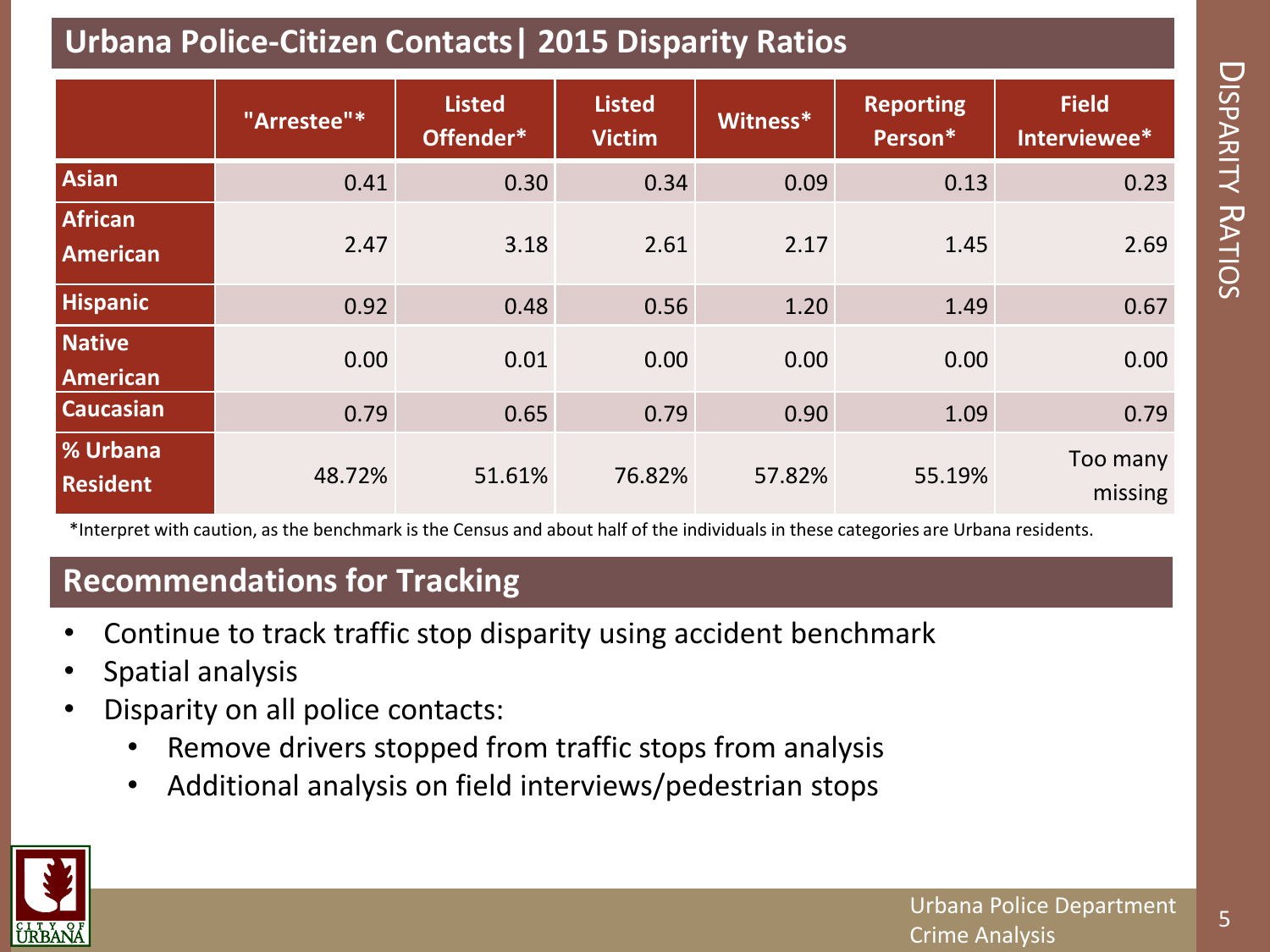#### **January 1 – September 30, 2016**







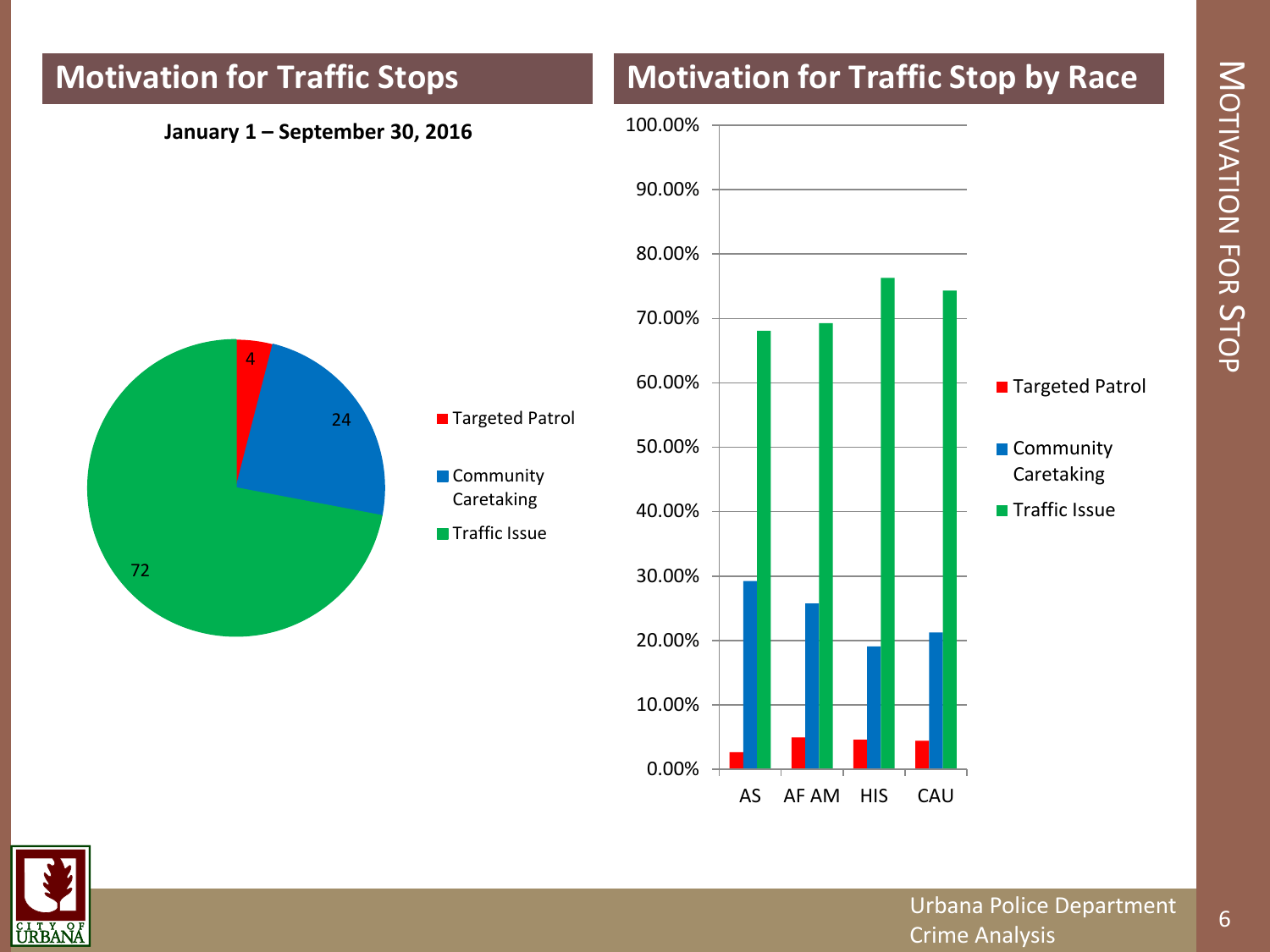# フロ EASON TC<br>ኢ  $\bm{\mathsf{C}}$ TOP

#### **Reason for Stop**

#### **Reason for Traffic Stop by Race**

#### **January 1, 2004 – September 30, 2016**



**Moving Violation** 

**Equipment Violation** 

**License/Registration** Violation

Commercial Violation



#### **Reason for Stop by Race and Year**

| <b>Moving Violation</b>               | 2008   | 2009   | 2010   | 2011   | 2012   | 2013   | 2014   | 2015   | <b>2016 YTD</b> |
|---------------------------------------|--------|--------|--------|--------|--------|--------|--------|--------|-----------------|
| Asian                                 | 75.91% | 70.74% | 78.84% | 75.00% | 77.15% | 70.39% | 69.07% | 68.12% | 68.11%          |
| <b>African American</b>               | 56.90% | 52.55% | 55.20% | 61.07% | 63.96% | 58.95% | 60.76% | 63.83% | 72.08%          |
| <b>Hispanic</b>                       | 61.85% | 58.73% | 66.19% | 68.89% | 71.64% | 57.86% | 69.90% | 74.40% | 79.39%          |
| <b>Caucasian</b>                      | 75.43% | 71.12% | 70.11% | 75.76% | 77.94% | 72.56% | 72.27% | 75.84% | 76.40%          |
| <b>Equipment Violation</b>            |        |        |        |        |        |        |        |        |                 |
| Asian                                 | 19.82% | 23.16% | 19.11% | 22.27% | 19.88% | 23.12% | 24.38% | 26.22% | 24.58%          |
| <b>African American</b>               | 33.58% | 34.67% | 31.19% | 25.62% | 25.25% | 26.66% | 25.93% | 23.50% | 20.69%          |
| <b>Hispanic</b>                       | 31.21% | 28.57% | 23.02% | 19.26% | 16.42% | 25.16% | 22.82% | 20.24% | 12.21%          |
| <b>Caucasian</b>                      | 18.47% | 21.15% | 21.52% | 15.70% | 16.51% | 18.86% | 18.57% | 15.38% | 14.89%          |
| <b>License/Registration Violation</b> |        |        |        |        |        |        |        |        |                 |
| Asian                                 | 3.96%  | 6.11%  | 2.05%  | 2.73%  | 2.97%  | 6.49%  | 6.55%  | 5.66%  | 7.31%           |
| <b>African American</b>               | 7.82%  | 12.03% | 12.51% | 12.71% | 10.79% | 14.39% | 13.31% | 12.67% | 7.23%           |
| <b>Hispanic</b>                       | 5.20%  | 11.11% | 10.79% | 11.11% | 11.94% | 16.98% | 7.28%  | 5.36%  | 8.40%           |
| Caucasian                             | 5.28%  | 7.42%  | 8.30%  | 8.34%  | 5.55%  | 8.58%  | 9.16%  | 8.78%  | 8.71%           |

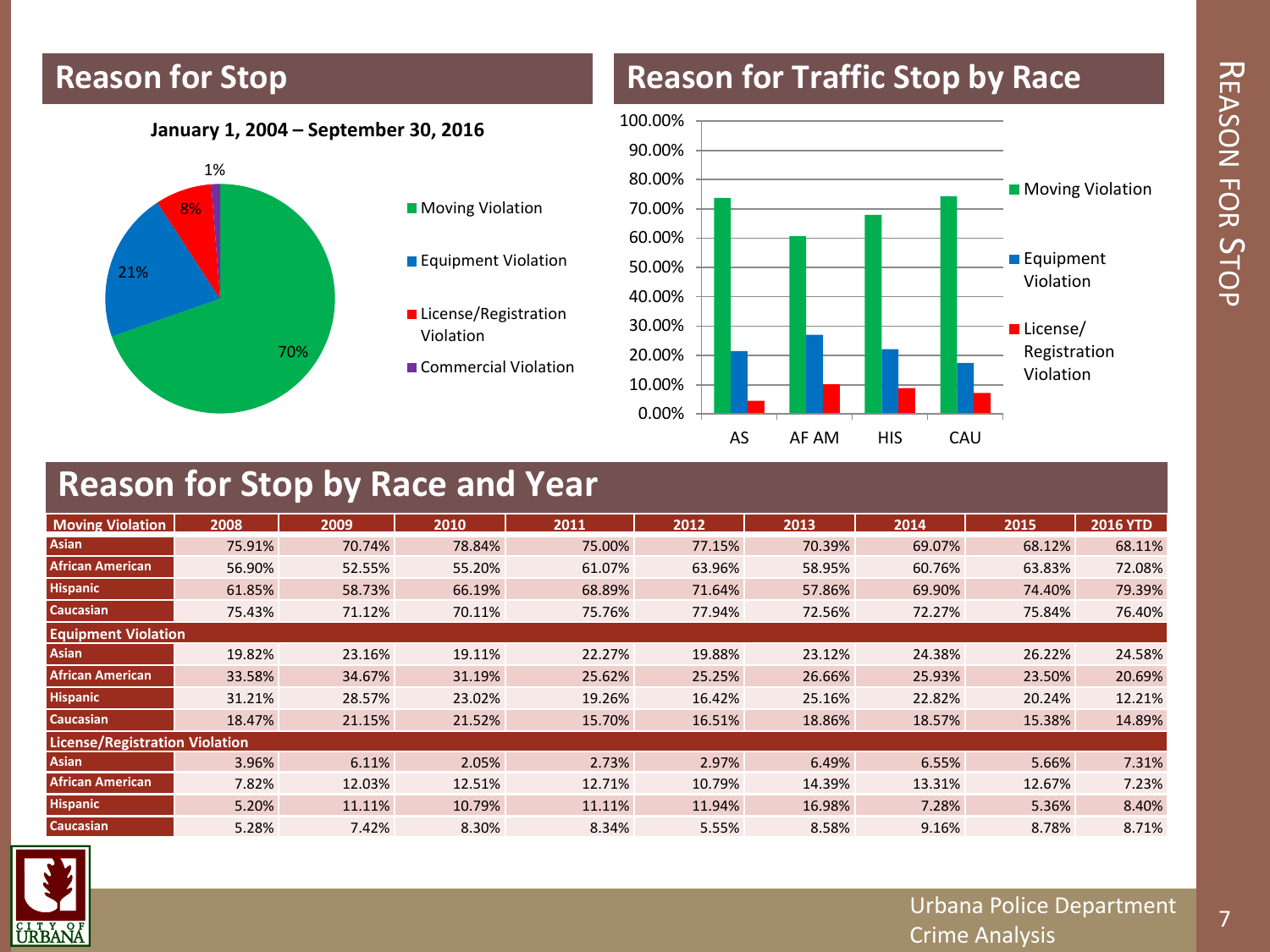#### **Motivation and Reason for Stops**



#### **Recommendations for Tracking**

- Continue to monitor for changes over time, particularly equipment and license/registration violations as disparity is greatest here
- Add a checkbox to the traffic citation/warning sticker to capture pretextual motivation

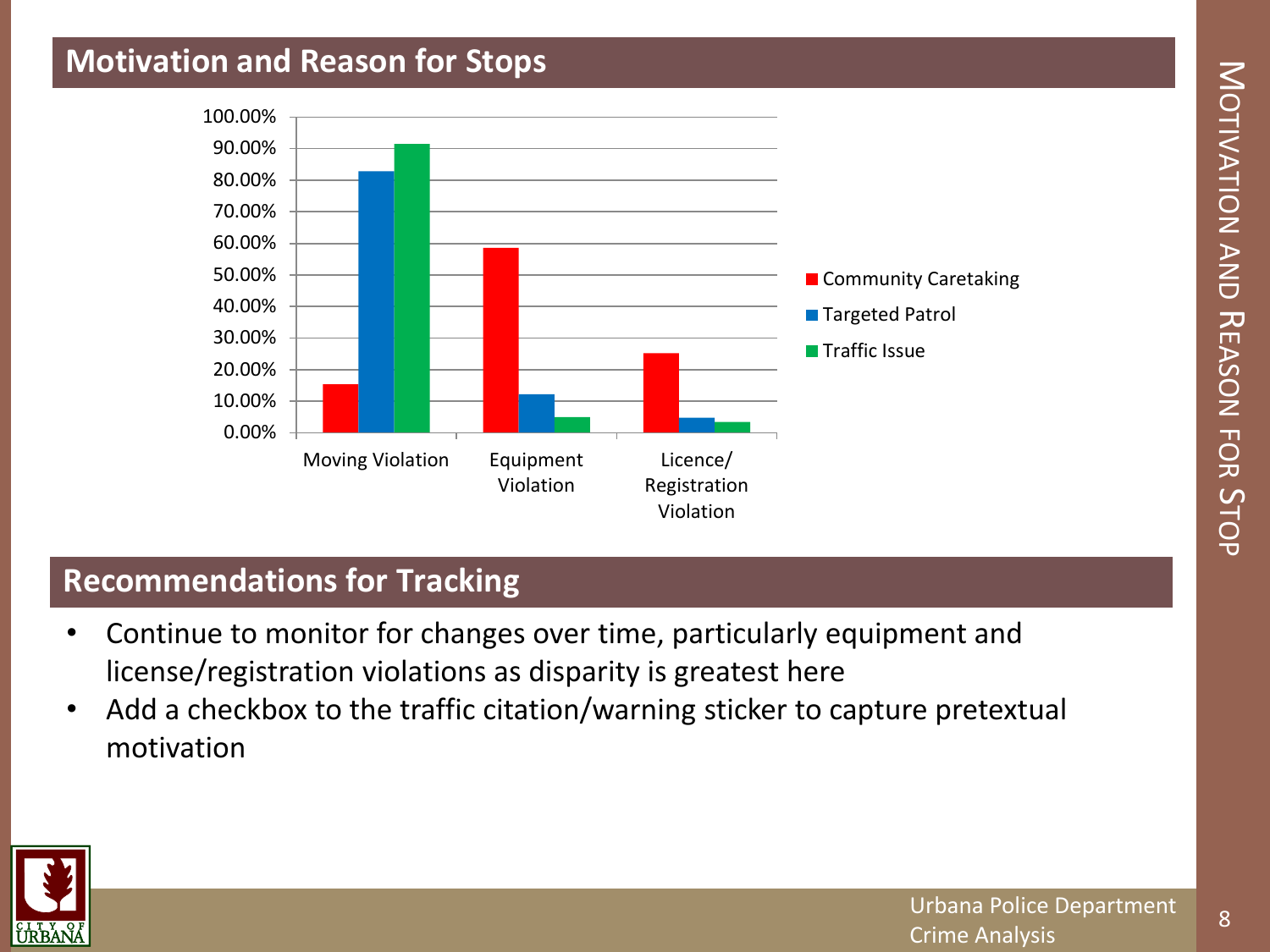### **Outcomes of Traffic Stops**

## **Outcomes of Traffic Stop by Race**

#### **January 1, 2004 – September 30, 2016**





**Traffic Warning Ticket** 

**More Serious than** Traffic Violation



#### **Disparity Ratio of Outcomes of Stop by Race and Year**

| <b>Citation</b>                  | 2008 | 2009 | 2010 | 2011 | 2012 | 2013 | 2014 | 2015 | <b>2016 YTD</b> |
|----------------------------------|------|------|------|------|------|------|------|------|-----------------|
| <b>Asian</b>                     | 1.18 | 1.15 | 1.24 | 1.10 | 1.09 | 1.05 | 1.04 | 1.00 | 0.91            |
| <b>African American</b>          | 0.87 | 0.92 | 0.94 | 0.90 | 0.93 | 0.85 | 0.89 | 0.90 | 0.96            |
| <b>Hispanic</b>                  | 1.07 | 0.96 | 0.90 | 0.87 | 0.87 | 1.28 | 1.25 | 1.14 | 1.13            |
| <b>Caucasian</b>                 | 1.05 | 1.03 | 1.01 | 1.06 | 1.03 | 1.06 | 1.03 | 1.04 | 1.04            |
| <b>Traffic Warning</b>           |      |      |      |      |      |      |      |      |                 |
| <b>Asian</b>                     | 0.91 | 0.95 | 0.85 | 1.02 | 1.02 | 1.04 | 1.00 | 1.10 | 1.22            |
| <b>African American</b>          | 1.05 | 1.00 | 0.96 | 0.98 | 0.92 | 1.03 | 1.04 | 1.01 | 0.99            |
| <b>Hispanic</b>                  | 0.59 | 0.57 | 0.47 | 0.66 | 0.88 | 0.60 | 0.71 | 0.76 | 0.76            |
| <b>Caucasian</b>                 | 1.02 | 1.04 | 1.11 | 1.04 | 1.05 | 1.00 | 1.01 | 1.00 | 0.99            |
| <b>More Serious than Traffic</b> |      |      |      |      |      |      |      |      |                 |
| <b>Asian</b>                     | 0.25 | 0.30 | 0.28 | 0.28 | 0.05 | 0.27 | 0.67 | 0.15 | 0.11            |
| <b>African American</b>          | 1.61 | 1.52 | 1.54 | 1.68 | 2.14 | 2.03 | 1.87 | 1.99 | 1.99            |
| <b>Hispanic</b>                  | 2.41 | 3.68 | 4.10 | 3.32 | 2.83 | 1.81 | 1.22 | 1.51 | 1.78            |
| <b>Caucasian</b>                 | 0.63 | 0.56 | 0.42 | 0.46 | 0.45 | 0.54 | 0.61 | 0.59 | 0.61            |

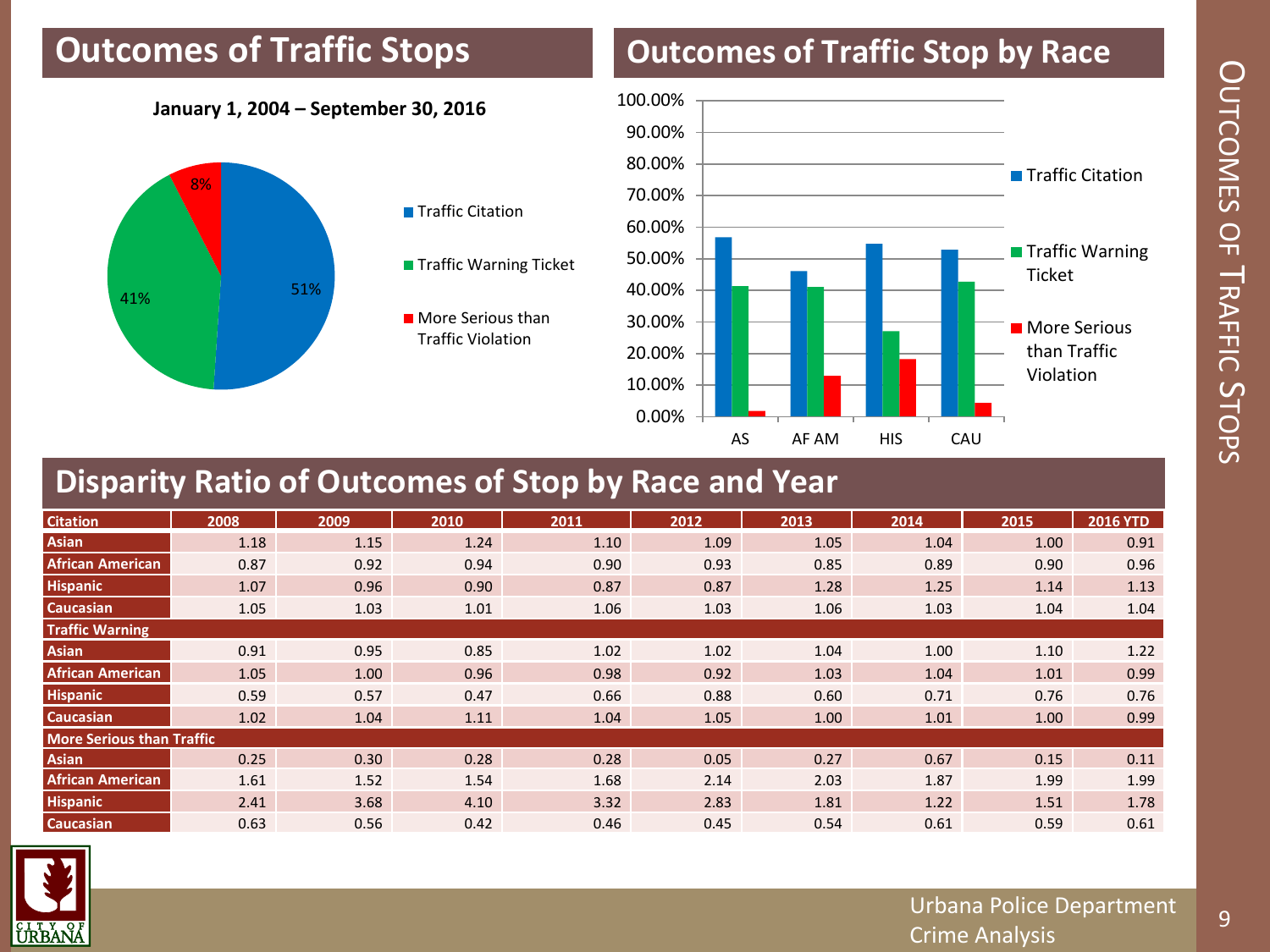#### **Arrests from Traffic Stops**

#### **Arrests from Traffic Stops by Race**





## **Arrested Drivers' Charges**

| January 1, 2014 - September 30, 2016      | <b>Asian</b> | <b>African American</b> | <b>Hispanic</b> | <b>Caucasian</b> | <b>Total Charges</b> |
|-------------------------------------------|--------------|-------------------------|-----------------|------------------|----------------------|
| Warrant                                   | 2.42%        | 72.58%                  | 5.65%           | 19.35%           | 124                  |
| <b>Driving Under Revoked License</b>      | $0.00\%$     | 66.67%                  | 3.51%           | 29.82%           | 57                   |
| Driving Under The Influence - Alcohol     | 1.79%        | 35.71%                  | 10.71%          | 51.79%           | 56                   |
| Cannabis Misdemeanor*                     | $0.00\%$     | 71.88%                  | 6.25%           | 21.88%           | 32                   |
| Driving Under Suspended License*          | 0.00%        | 71.43%                  | 17.86%          | 10.71%           | 28                   |
| <b>Driving Under Influence-Drugs</b>      | 7.41%        | 66.67%                  | 3.70%           | 22.22%           | 27                   |
| <b>Controlled Substance Offense</b>       | 0.00%        | 66.67%                  | 0.00%           | 33.33%           | 18                   |
| <b>Drug Equipment-Possession</b>          | 0.00%        | 30.77%                  | 15.38%          | 53.85%           | 13                   |
| <b>Obstructing Justice</b>                | 0.00%        | 76.92%                  | 23.08%          | 0.00%            | 13                   |
| No Driver's License*                      | 0.00%        | 30.77%                  | 53.85%          | 15.38%           | 13                   |
| <b>Cannabis Felony</b>                    | $0.00\%$     | 83.33%                  | $0.00\%$        | 16.67%           | 12                   |
| Resist/Obstruct/Disarm An Officer         | 0.00%        | 75.00%                  | 0.00%           | 25.00%           | 12                   |
| <b>Weapons Offense</b>                    | $0.00\%$     | 91.67%                  | 8.33%           | 0.00%            | 12                   |
| <b>Fleeing Or Attempt To Elude Police</b> | $0.00\%$     | 83.33%                  | 0.00%           | 16.67%           | 6                    |
| <b>Obstructing Identification</b>         | $0.00\%$     | 40.00%                  | 20.00%          | 40.00%           | 5                    |



\*While these charges no longer lead to automatic arrests, there may be other charges associated with the same incident. These are included because they are more serious than traffic violations.

 $\blacktriangleright$ 

RRESTS

FROM

 $\equiv$ 

RAFFIC

 $\bm{\mathsf{C}}$ 

10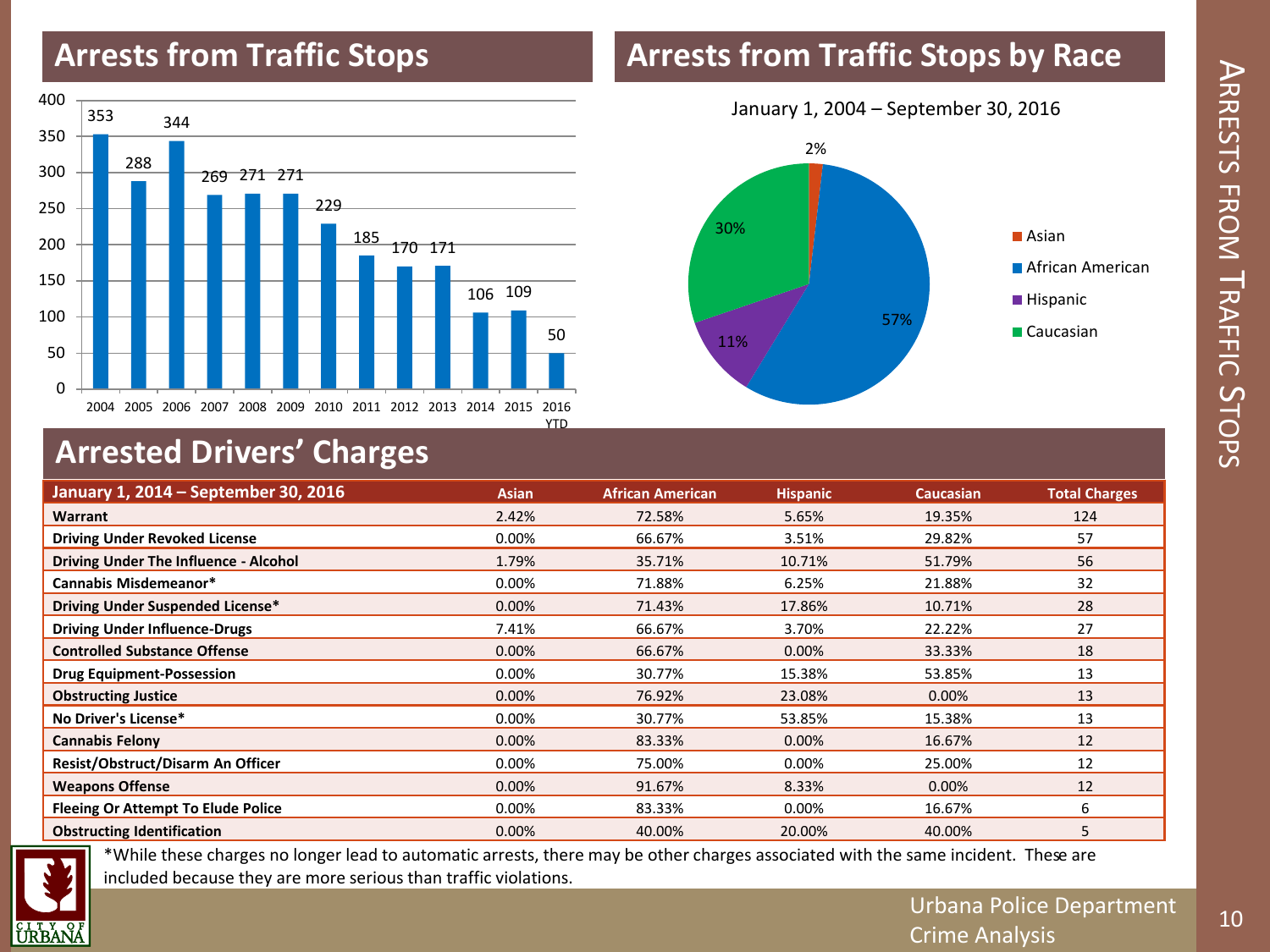# $\bigcirc$ UTCOMES  $\frac{\mathsf{O}}{\mathsf{H}}$ TRAFFIC ហ TOPS

## **Motivations for Stop by Outcomes**

#### 0.00% 10.00% 20.00% 30.00% 40.00% 50.00% 60.00% 70.00% 80.00% 90.00% 100.00% **Community** Caretaking Traffic Issue Targeted Patrol **■ Traffic Citation Traffic Warning Ticket More Serious than** Traffic Violation



**Reasons for Stop by Outcomes**

#### **Recommendations for Tracking**

- Outcomes should continue to be tracked regularly
- Additional analysis for racial disparity in arrests

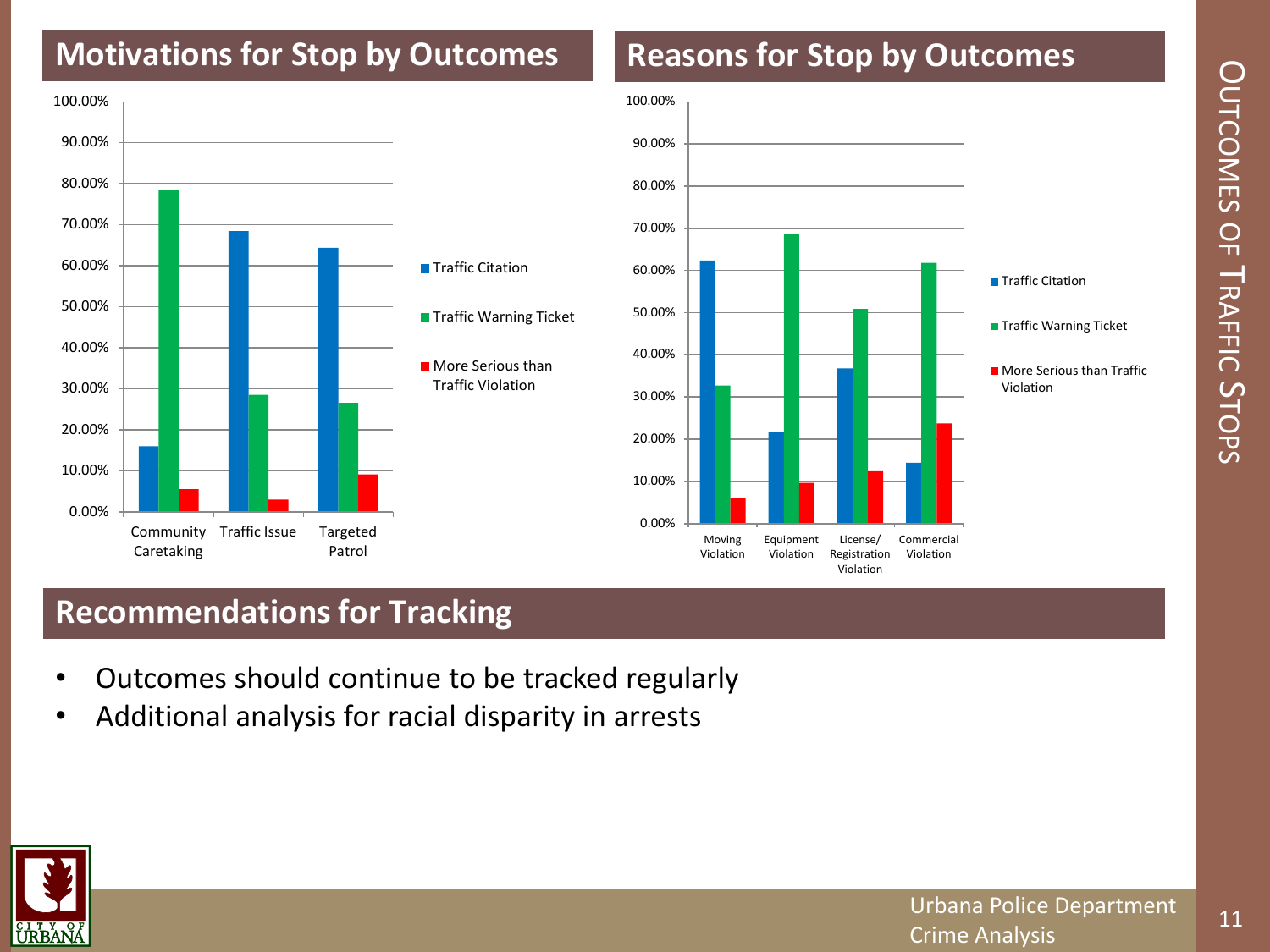

**Multiple Stops by Race of Driver**

#### **January 1, 2013 – December 31, 2015**

#### **Recommendations for Tracking**

- Drivers stopped multiple times in a specified period of time should continue to be tracked regularly
	- Report distributed to command staff



 $\bigcup$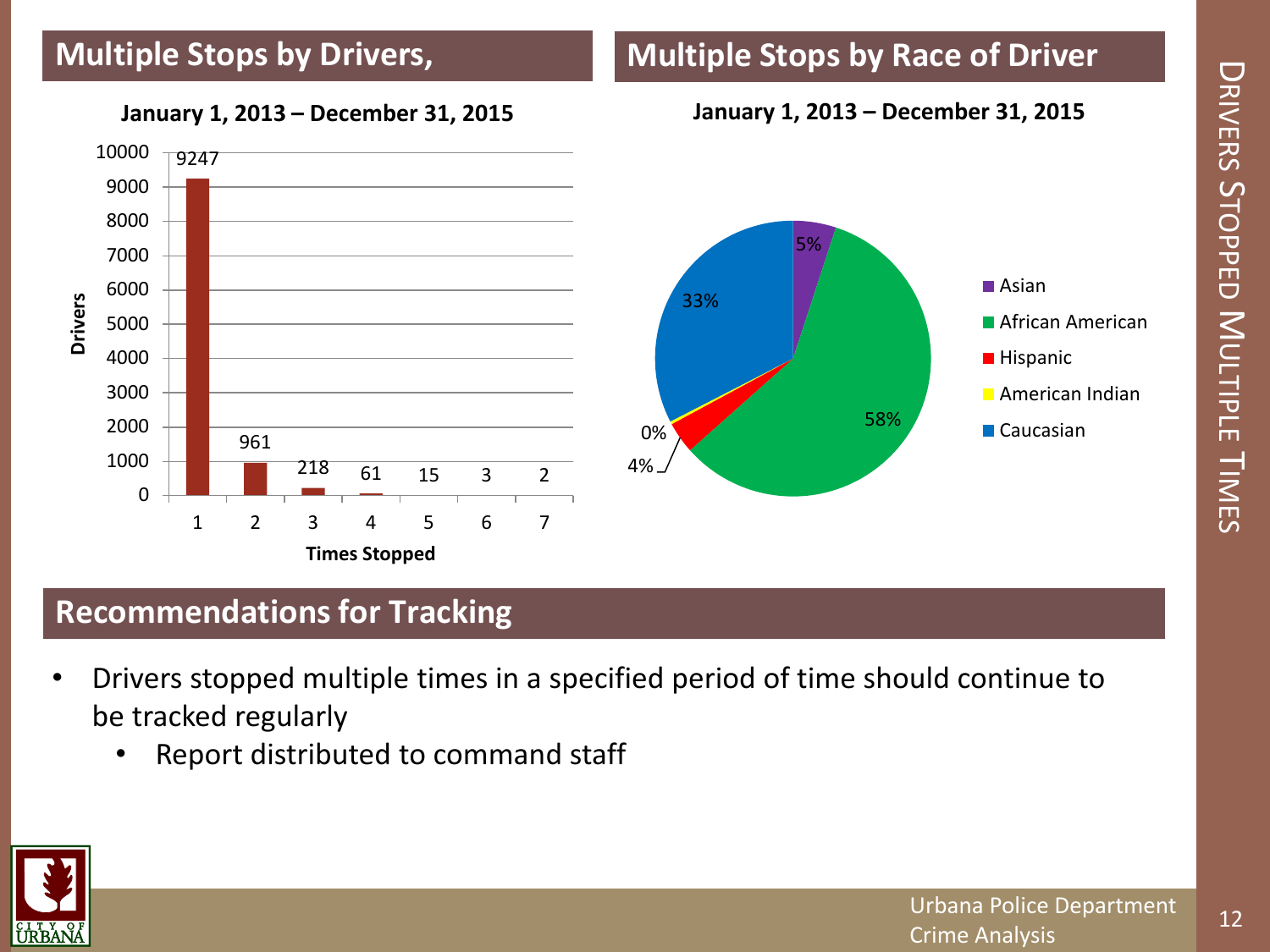#### **Consent Searches**

|      | <b>Total</b><br><b>Stops</b> | <b>Total</b><br><b>Consent</b><br><b>Searches</b> | <b>CAU</b>     | <b>AF AM</b>   | <b>HIS</b>     | <b>AS</b>      |
|------|------------------------------|---------------------------------------------------|----------------|----------------|----------------|----------------|
| 2004 | 3545                         | 78                                                | 51             | 24             | 3              | 0              |
| 2005 | 3055                         | 17                                                | 9              | 8              | 0              | 0              |
| 2006 | 4015                         | 12                                                | 3              | $\overline{7}$ | $\overline{2}$ | $\mathbf 0$    |
| 2007 | 3381                         | 27                                                | 9              | 13             | 3              | $\overline{2}$ |
| 2008 | 4025                         | 35                                                | 15             | 15             | 5              | $\overline{0}$ |
| 2009 | 4277                         | 16                                                | 4              | 9              | $\overline{2}$ | $\mathbf{1}$   |
| 2010 | 3079                         | 7                                                 | $\overline{4}$ | 3              | 0              | $\mathbf 0$    |
| 2011 | 2830                         | 16                                                | 4              | 11             | $\mathbf{1}$   | 0              |
| 2012 | 3751                         | 11                                                | $\overline{7}$ | 5              | $\mathbf 0$    | $\mathbf 0$    |
| 2013 | 4294                         | 23                                                | 10             | 10             | 3              | 0              |
| 2014 | 4205                         | 26                                                | 13             | 13             | 0              | 0              |
| 2015 | 3659                         | 10                                                | 5              | 4              | 1              | 0              |

## **Dog Sniffs**

|      | <b>Total</b><br><b>Stops</b> | <b>Dog Sniffs</b> | <b>CAU</b> | <b>AF AM</b> | <b>HIS</b> | AS |
|------|------------------------------|-------------------|------------|--------------|------------|----|
| 2012 | 3751                         | 29                | 12         | 16           |            |    |
| 2013 | 4294                         | 46                | 19         | 25           |            |    |
| 2014 | 4205                         | 58                | 22         | 34           |            |    |
| 2015 | 3659                         | 38                | 16         | 20           |            |    |

#### **Recommendations for Tracking**

• Continue to track yearly IDOT data, and monitor for substantial changes



13